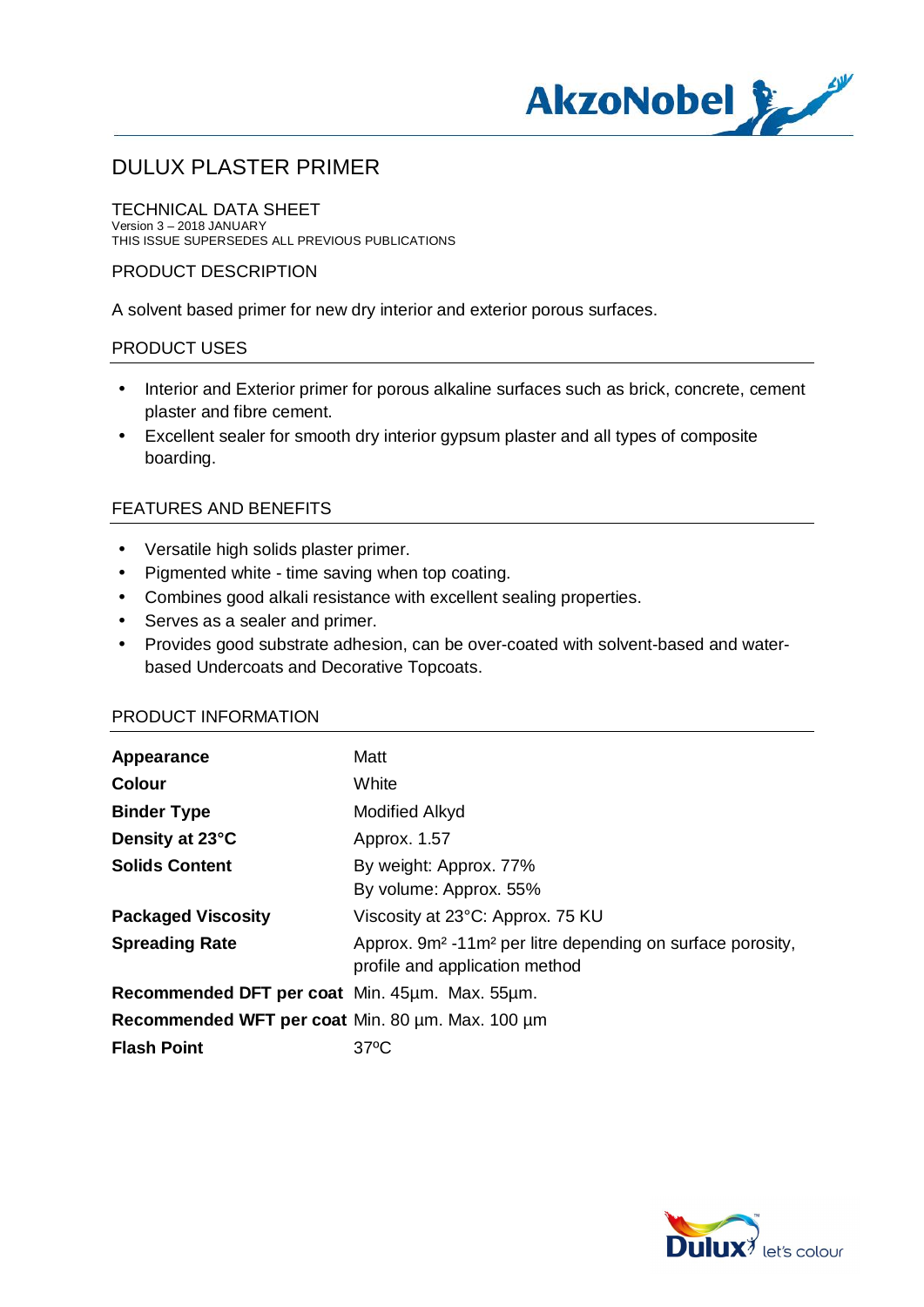

## APPLICATION INFORMATION

| Mixing                                | Stir until homogeneous with a flat paddle                                                                                                                                                                                                                                                                                                                                                                                                                                                                                                                                                                                                                   |
|---------------------------------------|-------------------------------------------------------------------------------------------------------------------------------------------------------------------------------------------------------------------------------------------------------------------------------------------------------------------------------------------------------------------------------------------------------------------------------------------------------------------------------------------------------------------------------------------------------------------------------------------------------------------------------------------------------------|
| <b>Application Surface conditions</b> | Surface Temperature between 10 - 35°C Relative Humidity<br>between 10 - 85 % OR 2°C above dew point minimum.                                                                                                                                                                                                                                                                                                                                                                                                                                                                                                                                                |
| Application methods                   | Brush, roller or spray application                                                                                                                                                                                                                                                                                                                                                                                                                                                                                                                                                                                                                          |
| Thinner                               | Thinning not recommended. Ready for use after thorough<br>stirring for brush and roller applications. Mineral Turpentine<br>if required for spraying to maximum of 5 - 10% of product<br>volume.                                                                                                                                                                                                                                                                                                                                                                                                                                                            |
| <b>Drying Time</b>                    | Touch dry 4 hours at 23°C.                                                                                                                                                                                                                                                                                                                                                                                                                                                                                                                                                                                                                                  |
| <b>Recoating Time</b>                 | 18 hours at 23°C (Drying times will be extended during cold,<br>wet or humid conditions)                                                                                                                                                                                                                                                                                                                                                                                                                                                                                                                                                                    |
| Cleaning of equipment                 | After use, remove as much product as possible, and then<br>clean immediately with Dulux Brush Cleaner Degreaser or<br>Mineral Turpentine.                                                                                                                                                                                                                                                                                                                                                                                                                                                                                                                   |
| <b>Substrates</b>                     | Correctly prepared cement plaster, gypsum plaster, brick<br>concrete, fibre cement and composite boarding.                                                                                                                                                                                                                                                                                                                                                                                                                                                                                                                                                  |
| Precautions:                          | Do not apply during cold (below 10°C) or wet weather.<br>Not suitable as a primer for metal surfaces.<br>Polystyrene products e.g. cornice & mouldings should not be<br>primed with Dulux Plaster Primer. Prime with 1 coat Dulux<br>Supergrip which is water based, 2 coats required if a non-<br>solvent free enamel topcoat will be applied.<br>Not suitable for direct application to powdery or friable<br>surfaces whether previously painted or not.<br>Not designed to withstand natural weathering. It should be<br>recoated in 2 to 3 days. If left uncoated for extended periods,<br>sanding will be required before application of the topcoat. |
| <b>Coats Required</b>                 | New work 1 coat, a 2 <sup>nd</sup> coat may be required on very<br>absorbent surfaces                                                                                                                                                                                                                                                                                                                                                                                                                                                                                                                                                                       |
| <b>Top Coating</b>                    | Can be over coated with most Dulux decorative finishes.                                                                                                                                                                                                                                                                                                                                                                                                                                                                                                                                                                                                     |

## SURFACE PREPARATION

Ensure that surfaces are sound and free from dust, oil, grease, dirt, and debris. Remove whatever powdery residues can be brushed off with a stiff brush. Surfaces must be thoroughly dry - no more than 12% moisture content.

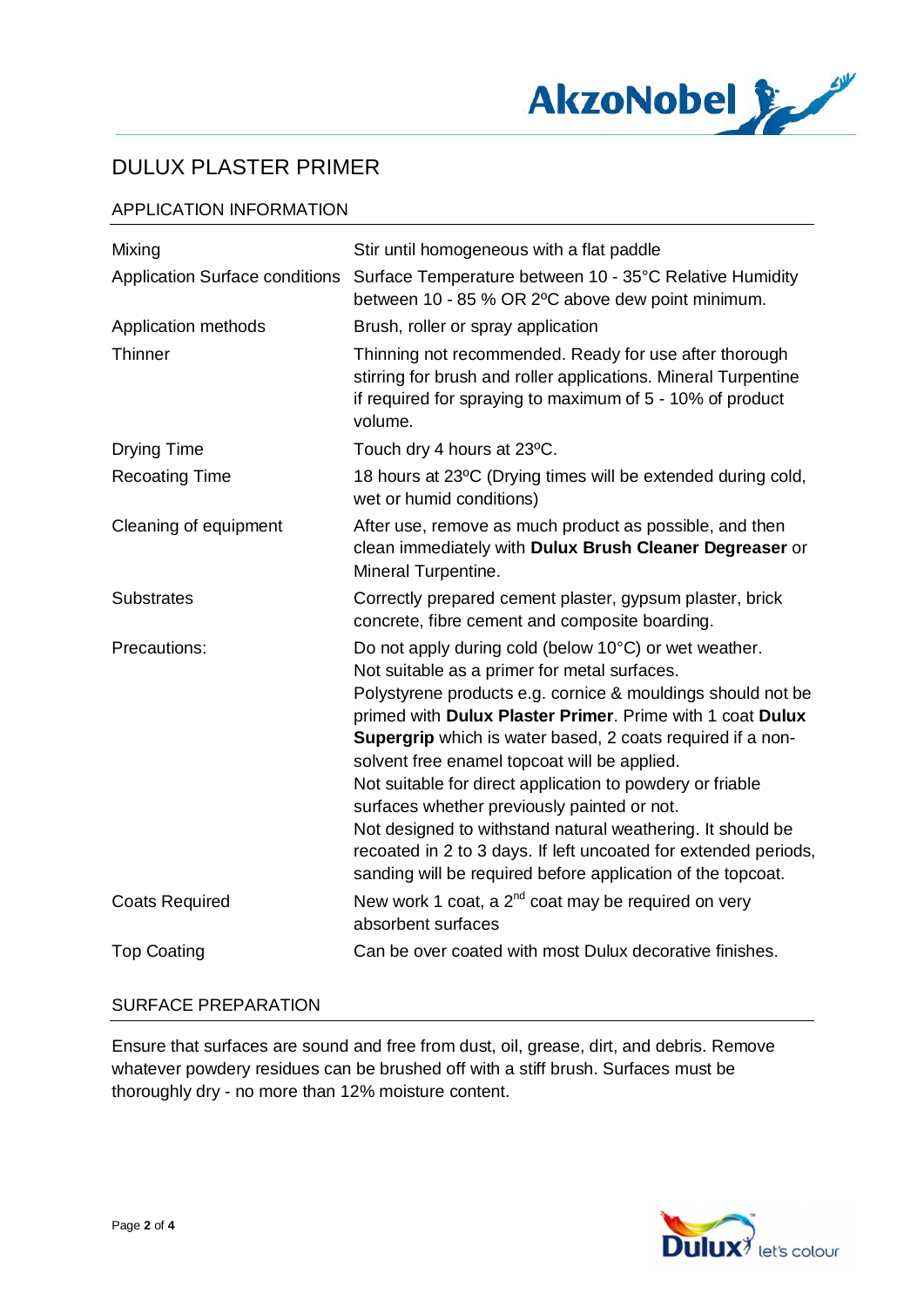

## SURFACE PREPARATION

### NEW SURFACES

## **Cement Plaster (non-friable), Gypsum Plaster (non-friable), Composite Boarding and Fibre Cement**

- Fresh cement plaster should be allowed one week drying for every 5mm thickness; and longer in cold or damp weather.
- For very absorbent surfaces such as gypsum plaster more than one coat **Dulux Plaster** t. **Primer** could be required to achieve correct binding and sealing properties.

### **Concrete**

 Remove any uncured cement, grease, and mould-release agents by high-pressure water blast, or wash with a strong sugar soap/water solution. Rinse off thoroughly with clean water and allow drying.

### PREVIOUSLY PAINTED SURFACES

### **Old Paint in Poor Condition**

- Completely remove all loose and flaking paint.
- Remove oil, grease dirt or any other contaminants with **Dulux Sugar Soap**/water solution and allow drying.
- Friable surfaces must be removed and repaired.
- Chalked surfaces must be thoroughly brushed or prepared with high pressure water cleaning. NOTE: While this product can be used for sealing exterior chalked or slightly friable surfaces, will it not penetrate thick layers of powdery material. **Dulux Bonding Liquid**, which is un-pigmented, is preferred as it has the ability to penetrate further into the surface.
- l, Mould instructions. To kill lichen and algae growth, scrub with one of the following solutions: either 4:1 water/chlorine, or 4:1 water/sodium hypochlorite. Ensure that the areas are completely saturated, and allow the solution to react for a minimum of 4 hours. Rinse the complete wall surface thoroughly with clean water and allow drying.
- Prime all exposed areas. For very absorbent surfaces more than one coat **Dulux** t. **Plaster Primer** could be required to achieve correct binding and sealing properties.

#### FILLING

Fill all imperfections with the appropriate Dulux filler and spot prime filled areas with **Dulux Plaster Primer** once the crack filler has dried properly. Failure to do this will result in uneven sheen levels between the repaired and normal areas.